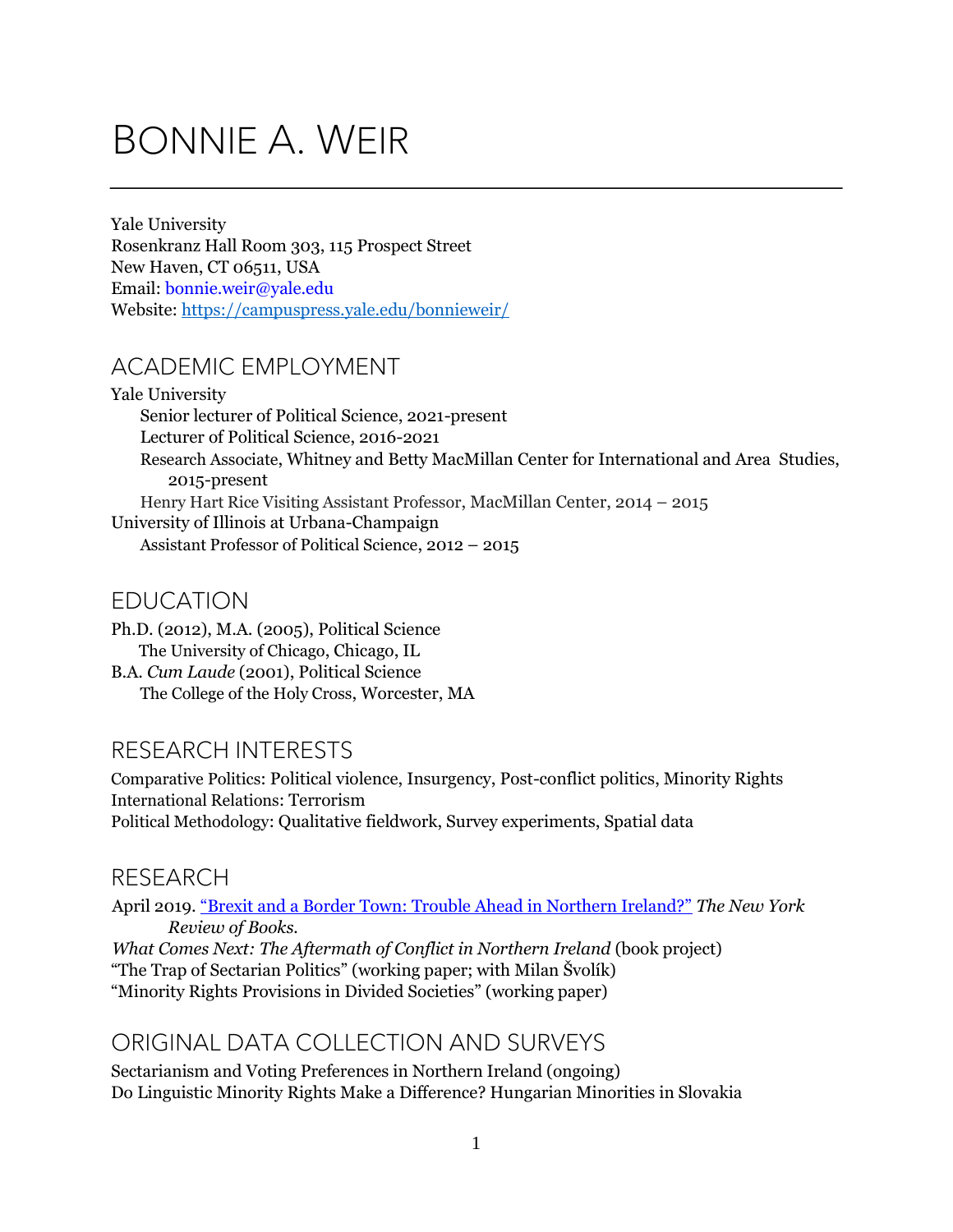The Politics of Paramilitaries qualitative interview data in the case of "The Troubles" in Northern Ireland, Ireland, England, and the United States

Spatial Data on Political Violence during the Troubles in Northern Ireland 1968-1998 Counterinsurgency in Northern Ireland: Arrests under Special Legislation, Length of

Detentions, and Releases without Charge, 1990-2009

#### TEACHING

Yale University

Civil Conflict; Terrorism; War and Peace in Northern Ireland; EP&E Senior Essay University of Illinois at Urbana-Champaign

Political Violence; Terrorism

#### SENIOR ESSAYS ADVISED

2021: Kimberley Cruz; 2020: Mbella Beseka, Moses Cho, Jacqueline Hayre-Perez, Chloe Prendergast, Collett Preston, Minseung Yoo; 2019: Louis Abrassard, Jade Chowning, Esteban Elizondo, Chandler Lindstrand, Joseph Sessa, Luke Stevens; 2018: Otis Baker, Jonathan Kovac, John Tigh; 2017: Alexandra Butler, Jeffrey Cimbalista, Samuel Downey, Joseph Garcia, Delaney Herndon, Brian Pratt, Madeline Skrocki; 2016: Shane Carr, Curran Boyce, Henry Guild, Hanna Karimipour, Tess McEvoy

#### INVITED PRESENTATIONS AND ORGANIZED EVENTS

- Northern Ireland: Peacebuilding after Brexit (November 2020-February 2021) Yale Program on Peace and Development and National Committee on American Foreign Policy
- Bridging the Atlantic conference (November 2020) Georgetown University, University College Dublin, Queens University Belfast
- Conference series on Democracy, Identity, and Civil Society (Autumn 2020) Yale Program on Peace and Development, Washington Ireland Program, and Centre for Democracy and Peacebuilding

Greenberg World Fellows speaker (December 2019 and October 2020) Yale University

Panel Series on Brexit (October and December 2019) Yale University

"ISIS After the Fall of Al-Baghdadi" (November 2019) Yale University

- "Local Peacebuilding: Peacebuilding at a Community-Level" (October 2019) Alliance for Peacebuilding (Washington, DC)
- "Twenty Years of Peace: Progress and Possibilities in Northern Ireland" (November 2018) Yale University
- "Survey and Qualitative Methods in the Field" (October 2017) George Mason University, The School for Conflict Analysis and Resolution
- "A Farewell to Arms? Decommissioning and the Political Transformation of Armed Groups" (November 2015) George Mason University, The School for Conflict Analysis and Resolution
- "The Good Friday Peace Accords" (October 2010) Case Western Reserve University, Cox Center for International Law
- "How to Make Peace: Former combatants' views of the Good Friday Agreement process" (May 2010) The University of Chicago, Center for International Studies